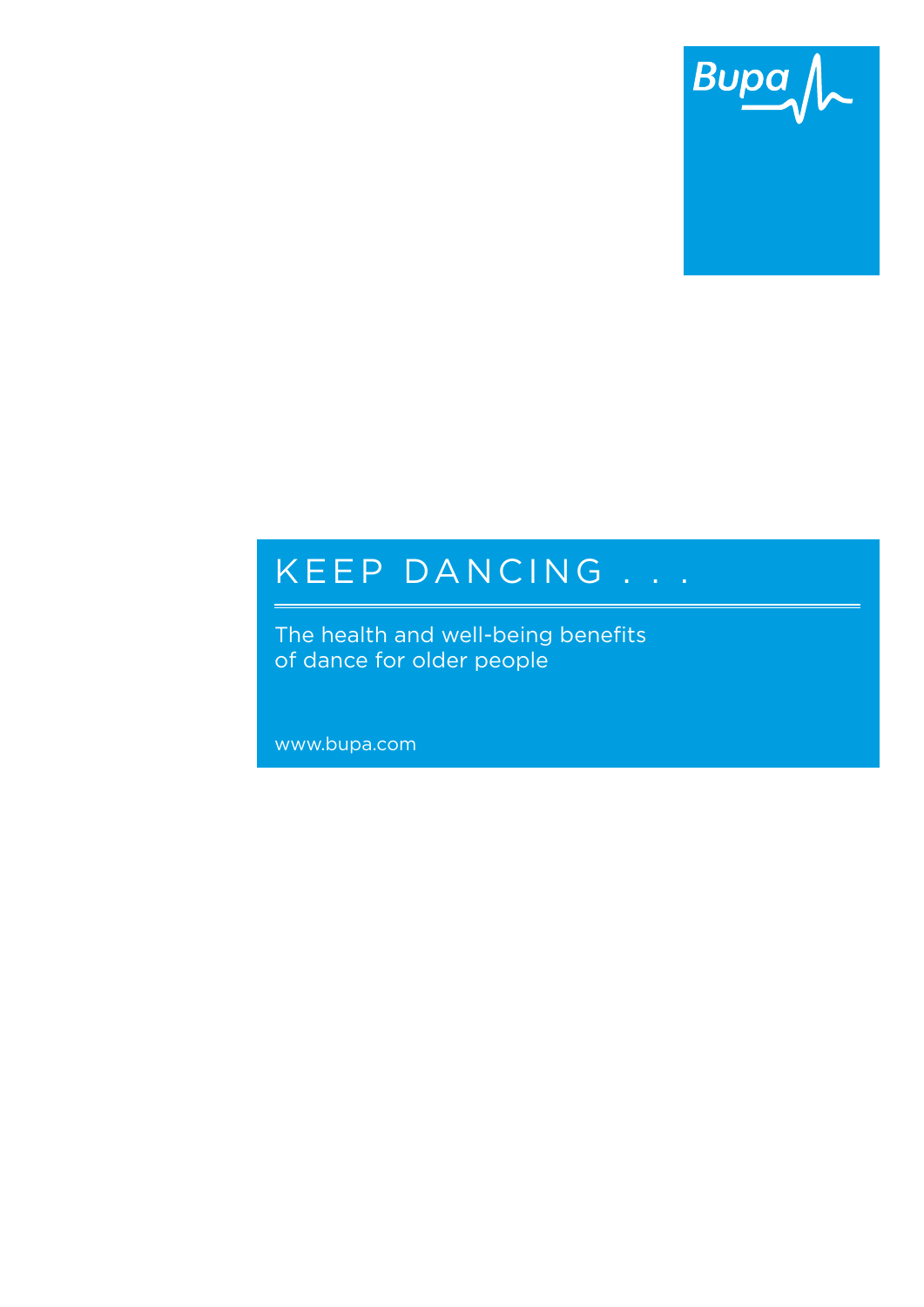Exercise programmes for older people commonly experience high drop-out rates. Dance, on the other hand, is an enjoyable and sociable form of exercise where participants report very high levels of motivation.2

Dance is also increasingly catching the public imagination. In 2010 over 10 million viewers tuned in to watch episodes of the BBC1 TV programme *Strictly Come Dancing*. This increased interest in dance provides an opportunity to offer dance sessions for older people in community centres, care homes, village halls and hospitals across the country.

Local dance projects for older people have been set up in many parts of the UK. Similar programmes of dance, including ethnic dance, for older people, have been adopted worldwide including recreational dance in Australia.3

There are a number of benefits to dance for older people:

- <sup>o</sup> Bupa cares for over 18,500 people in the UK.
- We have over 300 care homes in the UK which provide specialist care to some of the country's oldest and most vulnerable people.
- Over 70% of our UK care homes residents receive some form of state funding.
- Bupa has extensive international experience and also operates care homes in Australia, New Zealand and Spain.



The older population in many parts of the world is growing rapidly and, at the same time, it is becoming more diverse. Recent projections suggest that, in England and Wales alone, by 2026 there will be over 10 million people aged 65 and over, of whom 1.3 million will be from black and minority ethnic groups. As people age they tend to adopt an increasingly sedentary lifestyle but there is widespread and compelling evidence that increased levels of physical activity will improve both the longevity and the health of older people.<sup>1</sup> This report reviews the international evidence for the health benefits of dancing for older people. **f** Dancing makes you feel **f** Dancing makes you fee<br>alive, almost like you're **young again… I don't know anything else that can have that effect on you…**

- dance is inclusive and one of the principles of community dance for older people is that anyone and everyone can take part;4
- dance can be tailored to match the physical capabilities of an older person and dance can also reflect the cultural diversity of the older population; and
- dance is a social activity and, as such, can benefit both the physical health of older people and promote a sense of well-being and social inclusion.

<sup>1</sup> Lievesley, 2010; Health Survey for England, 2008

| 1. Introduction                                      | 3              |
|------------------------------------------------------|----------------|
| 2. Executive summary and key findings                | $\overline{4}$ |
| 3. The importance of physical activity in older age  | 5              |
| 4. Dance as exercise                                 | 6              |
| 5. Dance is more than just exercise                  | 7              |
| 6. Key benefits of dance                             | 8              |
| 7. Dance to help with particular conditions          | 10             |
| 8. Dance as performance                              | 12             |
| 9. Technology and dance                              | 12             |
| 10. Promoting the benefits of dance for older people | 13             |
| 11. References and further readings                  | 14             |

### ABOUT BUPA CARE SERVICES

**Data sources**

Research for this report was carried out for Bupa by the Centre for Policy on Ageing

# contents and introduction

- <sup>2</sup> Nordin and Hardy, 2009
- <sup>3</sup> Connor, 2000
- <sup>4</sup> Houston, 2005

**Maybe it's the music, the people… I don't know… '**

– Young@Heart participant, 2009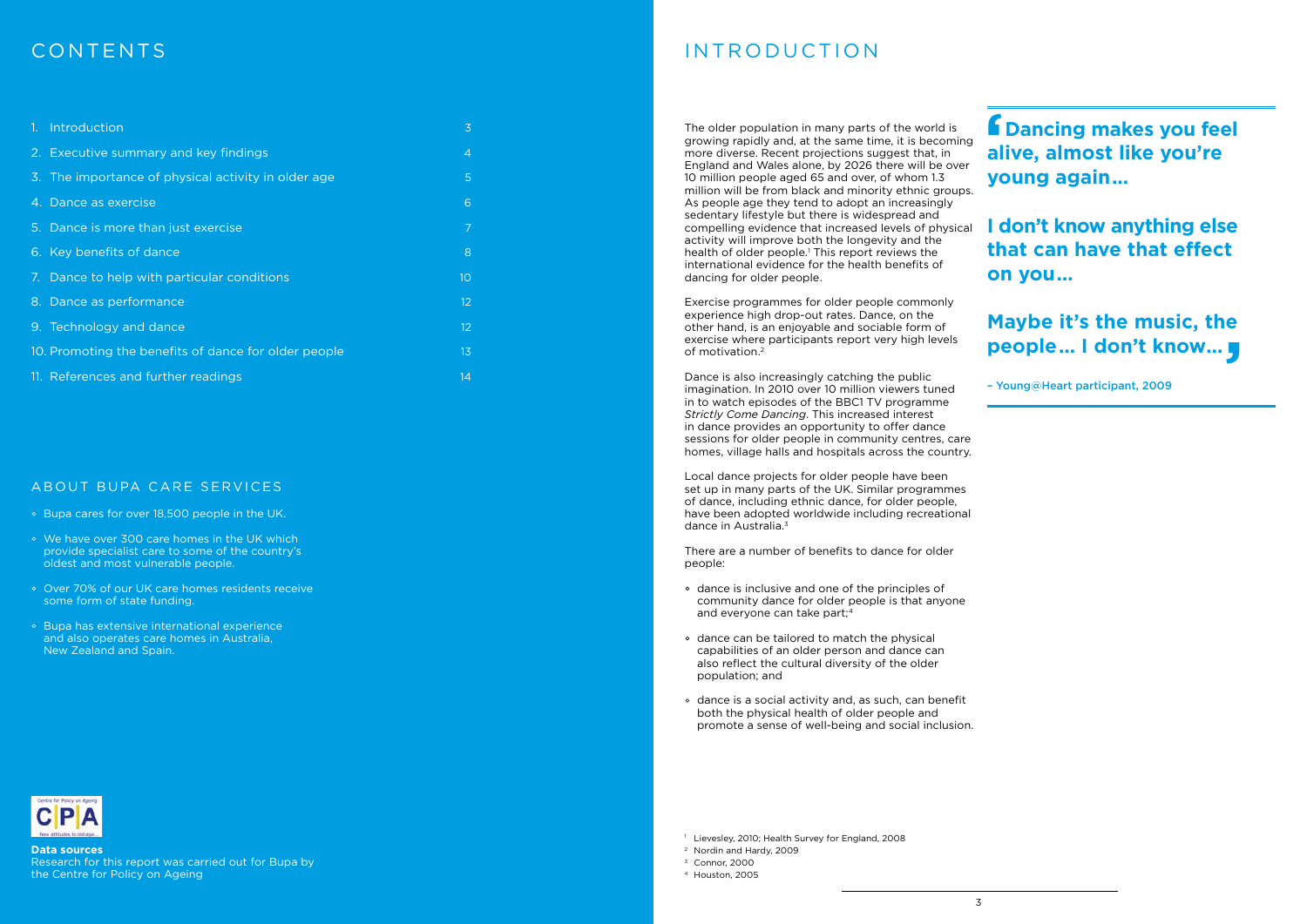# EXECUTIVE SUMMARY AND KEY FINDINGS THE IMPORTANCE OF PHYSICAL ACTIVITY

This report identifies a number of issues around exercise for older people and draws together the key health benefits of dance for older people. These benefits can promote both physical and emotional wellbeing.

### **Older people don't get enough exercise**

- Only 20% of men and 17% women aged 65-74 get the recommended levels of physical exercise.
- For people aged over 75 this falls to 9% for men and 6% for women.

### **This lack of exercise matters because taking part in physical activity improves both health and life expectancy**

- Regular physical activity by older people reduces the occurrence of a number of chronic conditions including cardiovascular disease, diabetes, cancer, hypertension, obesity, depression and osteoporosis.
- Older people who engage in physical activity live longer and those who carry out more intense physical activity for longer periods live longest on average.

### **Dance benefits the body and the mind**

- Dance is a good source of aerobic exercise and a well-designed dance session can also provide low-level resistance exercise.
- Dance has physical health benefits including improvements in balance, strength and gait, which help reduce the risk of falls, a significant health hazard in later life.
- Dance has been shown to be beneficial in the direct treatment of a number of conditions including arthritis, Parkinson's disease, dementia and depression. Taking part in ballroom dancing has been shown to reduce the chances of getting dementia by 76%.
- Taking part in dance also improves the mental health of older people including reaction times and cognitive performance.

We believe that supporting organisations that provide dance activities for older people in the community, in care homes and hospitals, can make a major contribution to better physical and mental wellbeing of the growing numbers of older people in the population.

# IN OLDER AGE

#### **Dance promotes emotional wellbeing of older people and combats isolation**

A study of 1,449 older people aged 75-84, with a seven-year follow up, reported in 2010 that, taking into account the effect of socio-economic and psychosocial factors such as body-mass index, smoking, marital status, ill health and frequency of contact with others, increased levels of both duration and intensity of physical activity had a significant improving effect on mortality.<sup>6</sup>

- Older people enjoy dance sessions and are more likely to continue to attend them - thereby gaining proportionately more physical benefits than they would from ordinary exercise sessions.
- The social aspects of dance help to overcome feelings of social isolation and depression.
- Dance is inclusive there no targets, and no failures, which contrasts with the philosophy of sports-based activities.

These results confirm other findings of the effects of physical activity on mortality for all adults, including older men and women over the age of 75.7

Being physically active reduces the risk of all-cause mortality. The largest benefits are found from moving from no activity to low levels of activity, but even at high levels of activity there are benefits. Increasing physical activity from low levels to the recommended level of 30 minutes per day, five days per week, (2.5 hours per week) of moderate activity reduces mortality by 19% while an increase to one hour every day (7 hours per week) increases the benefit to 24%.<sup>8</sup>

This report shows that there is considerable and emerging evidence of the benefits of dance as an exercise option for older people. However, too often policy makers in Government and beyond are overlooking the contribution dance can make to the welfare of older people, often concentrating on less inclusive exercise and sports-based activities.

Bupa calls on policy makers to pay more attention to dance.

#### **HEALTH SURVEY FOR ENGLAND 2008** *Physical activity by age group – Men*

Physical activity in older age improves the health, quality and length of life for older people. Older people who carry out more intense physical activity for longer periods live longest on average.

Physical activity may be defined as 'any movement by skeletal muscles resulting in energy expenditure'. Exercise is a particular form of physical activity which is characterized by 'structured and repetitive bodily movement done to maintain one or more components of physical fitness'.5 With the addition of music and removal of any assumptions about the purpose of the activity, this definition of exercise as 'structured and repetitive bodily movement' sounds very much like dance. The Health Survey for England, 2008, measuring self-reported physical activity, found that just 39% of men and 29% of women met recommended physical activity levels of 30 minutes or more of moderate or vigorous activity on at least 20 occasions in the previous four weeks (equivalent to five days per week). This declines to 20% for men aged 65-74 (9% for men aged 75 and over) and 17% for women aged 65-74 (6% for women aged 75 and over).

Regular physical activity has also been shown to be beneficial in the prevention of chronic conditions such as cardiovascular disease. A 2006 Canadian study confirmed that "there is irrefutable evidence of the effectiveness of regular physical activity in the primary and secondary prevention of severe chronic diseases such as cardiovascular disease, diabetes, cancer, hypertension, obesity, depression and osteoporosis".9

Despite the clear evidence of the efficacy of physical activity, levels of physical activity are generally well below recommended levels for all people aged 16 and over. In England levels of physical activity decline consistently from age 16 onwards for men while for women, after initially holding steady, albeit at a lower level than for men, decline from age 45.

The Scottish Health Survey, 2008, recording physical activity session of 10 minutes or more, found that the majority (over 50%) of men and women in Scotland fail to meet recommended levels of physical activity while the Welsh Health Survey, 2008 found that, in Wales, only 30% of adults meet recommended levels.

The Health Survey for England also fitted accelerometers to respondents to compare actual physical activity with reported physical activity and found that respondents generally tend to overreport their actual levels of physical activity but that the greater levels of moderate or vigorous physical activity found in men and the decline in physical activity with age continue to hold true.

- <sup>5</sup> Cherubini, 1998
- <sup>6</sup> Hrobonova et al, 2010
- <sup>7</sup> Woodcock et al, 2011
- <sup>8</sup> Woodcock et al, 2011
- <sup>9</sup> Warburton et al, 2006
- 



### *Physical activity by age group – Women*



MEETS RECOMMENDATIONS SOME ACTIVITY LOW ACTIVITY

### *Note:*

*Health Survey for England, 2008 n= 6,737 (men) n= 8,317 (women) Meets recommendations: 30 minutes or more of moderate or vigorous activity on at least 20 occasions in the last four weeks (equivalent to at least five days per week)*

*Some activity: 30 minutes or more of moderate or vigorous activity on 4 to 19 occasions (one to four days per week)*

*Low activity: 30 minutes or more of moderate or vigorous activity on fewer than 4 occasions (less than once per week on average) Episodes of activity of less than 30 minutes have been excluded.*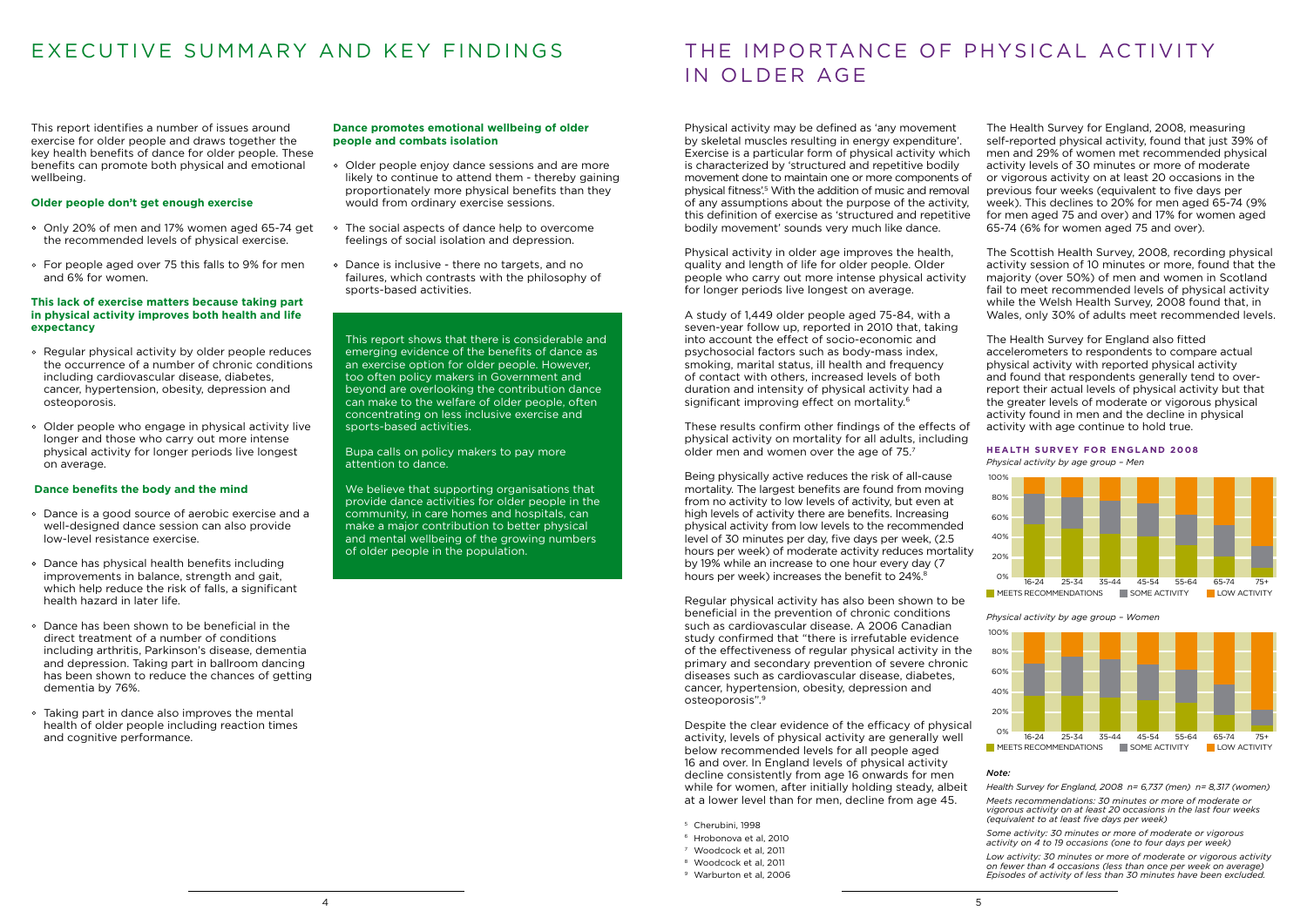### Dancing can take many forms. Most forms of dance will provide the opportunity for aerobic exercise - exercise that requires more than the usual day-today levels of exertion and causes increased heart and breathing rates thus enhancing the body's ability to take in, transport and use oxygen.

Some of the more energetic forms of dance, Cajun jitterbug, Irish set dance and Scottish country dancing for example, provide excellent aerobic exercise. Ballroom and Latin American dancing require good coordination and fluidity.<sup>11</sup>

Contemporary dance and some other forms of dance may, as well, allow the opportunity for some low-level resistance exercise - exercise that causes individual muscles to work against some form of resistance thereby increasing muscular strength. According to researchers "it has been observed that dance-based aerobic exercise can improve the balance capacity, as well as the walking and agility profile of the older participant".10

Recent reviews have drawn together evidence of the health advantages of dance for older people. These reviews offer compelling evidence that dance programmes for older people can have significant health benefits.<sup>13</sup>

With dance, the exercise gained, while important, is secondary to the dance experience as a whole. Nonetheless, the physical demands of the dance experience should be appropriate to the capabilities of the older person.

- aerobic power;
- o muscle endurance of the lower extremities:
- o muscle strength of the lower extremities;
- o flexibility of the lower extremities;
- static balance;
- dynamic balance and agility; and
- <sup>o</sup> gait speed.

The Better Ageing Research Collaborative guidelines for exercise programming for older people suggest multiple components including warm-up, aerobic exercise, specific concentric and eccentric strengthening exercises, and exercises to improve co-ordination balance and flexibility/mobility (Tai Chi or similar). The guidelines recommend that aerobic exercise should be conducted at 60-80% maximum heart rate and resistance exercise should be targeted  $\circ$  reduce cardiovascular health risk.<sup>15</sup> at eight to 10 repetitions on the large muscle groups, building from two to three sets over a period of 12 weeks.12

One review considered the quality of the evidence and focused on studies that provide very strong or fairly strong evidence of the benefits or otherwise of dance as exercise for older people.<sup>14</sup> The review concluded that there is fairly strong scientific evidence that a dance-based exercise programme can improve older people's:

There is less strong evidence that dance-based exercise programmes for older people can also:

- $\circ$  increase bone-mineral content in the lower body;
- o increase muscle power of the lower extremities;
- o reduce the rate of falls; and
- 

# DANCE AS EXERCISE DANCE IS MORE THAN JUST EXERCISE

**f** The opportunity to **express oneself through the medium of dance holds benefit for both emotional and physical well-being. '**

Dance for older people provides more than just an opportunity for greater levels of aerobic or resistance exercise than might normally be experienced, and the associated health benefits that such exercise will bring.

Dance, perhaps especially dance with a partner, including ballroom dancing and many forms of traditional folk dance, is a social experience with the mental-health benefits that can come from social involvement and avoiding social isolation.

Many forms of dancing, including ballroom dancing, require high levels of concentration and co-ordination with the mental-health advantages that can follow from increased levels of focused mental activity over a sustained period.

Dance is an enjoyable experience so that, in addition to the general improvement in an individual's sense of well-being that dance activity brings, dance programmes experience relatively low drop-out rates. As a result, older people gain proportionately greater exercise and other benefits overall from a dance programme.

Some forms of dance provide the opportunity for self expression and the mental health benefits that can follow from a sense of mental liberation and the release of tension.

Traditional folk dance, including Scottish and Irish country dance and traditional Greek or Turkish dance, may reawaken a sense of the cultural identity of youth for some older people with benefits similar to reminiscence and memory therapy.

Older people taking part in dance groups that have a performance outcome find additional satisfaction in a successful performance and the sense of purpose that the end performance provides to the dance experience.

**Involvement in dance facilitates a growth of confidence, is a forum for the expression of positive emotion and safe reminiscence, and helps participants increase physical activity levels and improve their physical health-related knowledge. '**

– Joynson, Hui and Stickley, 2009

<sup>10</sup> Marks, 2005 referencing Judge, 2003

<sup>&</sup>lt;sup>11</sup> Bremer, 2007

<sup>&</sup>lt;sup>12</sup> Better Ageing Research Collaborative, 2005

<sup>&</sup>lt;sup>13</sup> Keogh et al (2009), Trinity Laban Conservatoire of Music and Dance (2011) and Dance South West and the Department of Health (2011)

<sup>14</sup> Keogh et al (2009)

<sup>15</sup> Keogh et al, 2009b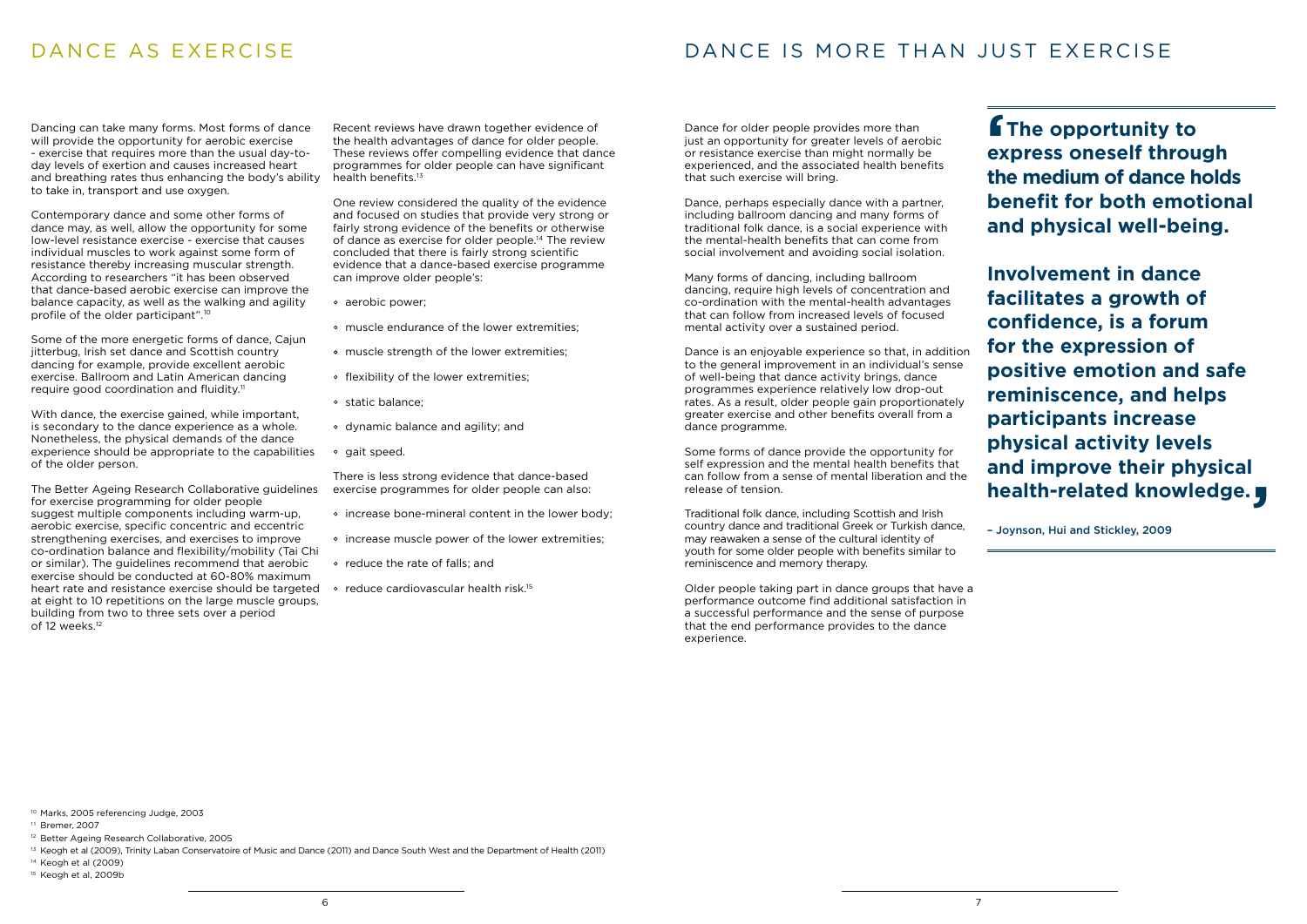## KEY BENEFITS OF DANCE

### **Balance**

One of the most commonly cited benefits of dance for older people is an improvement in balance. Balance, mobility and fear of falling are major factors associated with the risk of falling in older people. Dance studies have shown improvements in balance either in general or in association with specific conditions such as Parkinson's disease.16

A group of older social dancers from the Bronx, who were studied, averaged 80 years of age, danced on average four days per month, and had a median length of time dancing of 30 years. The group was matched with a control group of older non-dancers and, although no differences were observed in cognition and strength between the two groups, the older social dancers showed better balance and had longer steps and strides reflecting a better walking pattern.<sup>18</sup>

Improved balance arising from dance has been found in studies of jazz dance, Argentine tango, Caribbean dance and social dance.17

In a much earlier study to determine the effect of low-impact aerobic dance on 53 sedentary older women, after 12-weeks of low-impact aerobic dance, the group improved significantly on all functional fitness components except motor control/ coordination, including cardiorespiratory endurance, strength/endurance, body agility, flexibility, body fat, and balance.<sup>21</sup>

Dance has also been shown to improve 'balance confidence' associated with a reduced risk of falls. The fear of falling in itself causes an increased risk of falling so improvements in 'balance confidence' can be as important as improvements in balance itself in reducing the risk of falls.19

### **Strength and gait**

Evidence of the positive effect of dance programmes on strength and gait is less strong than for improvements in balance. The study of social dancers in the Bronx above, while finding no difference in the strength of older social dancers, did observe better stance and gait than that of the non-dancers.

Despite the many positive benefits of experience and maturity, human ageing is commonly associated with a progressive decline in mental and physical capabilities. Older people typically experience a progressive decline in cognitive ability, memory and reaction time as they age.<sup>23</sup>

Improving strength may not be a focus of dance, but dance classes can be designed to promote strength. In a 2008 study of the effects of Argentine tango, a group of adults aged more than 60 years who had sustained a fall in the last year and reported a fear of falling, participated in twice-weekly, twohour long sessions for 10 weeks. A control group participated in a walking group for the same frequency and duration. Members of the Argentine tango group demonstrated a greater improvement in lower extremity strength as well as normal and fast gait speeds than the control group.20

> Interviews undertaken with older people who have taken part in dance groups tend to emphasise the social benefits of taking part. Experiences as varied as line dancing in South Africa, ballroom dancing in Brazil, Belfast or Blackpool or folk dance in Turkey record the social advantages of taking part together with improvements in well-being and quality of life.<sup>25</sup>

A randomized control trial to examine the effect of the Exercise Dance for Seniors (EXDASE) programme on lower-body functioning among older individuals from residential care facilities in the Czech Republic, when compared with a control group, found that the exercise-dance group outperformed the control group on all measures from pre-test to post-test. The study concluded that relatively simple dance-based exercise can support lower-body functioning in previously sedentary, frail older adults.22

**It is a way of becoming visible and aesthetically pleasing, and it bestows a sense of worth and achievement in skills learnt through dancing.**<br> **Cooper and Thomas, 2002** 

**f** For an older person, **dance can provide continuity within change. '**

#### **Cognitive benefits**

A 2010 Swedish study compared older people who had taken part in amateur dance over a long period (16.5 years on average) with a matching control group who had no history of dancing or sporting activity. In addition to improvements in posture and balance the amateur dancers were observed, on average, to have superior performance in reaction times, motor behaviour and tactile and cognitive performance. Although the best performers in both groups were similar, the dancing group lacked the poor performers present in the control group. The researchers concluded that "the far-reaching beneficial effects found in the amateur dance group make dance, beyond its ability to facilitate balance and posture, a prime candidate for the preservation of everyday life competences of elderly individuals".24

#### **Social benefits**

In the Belfast study, when participants were asked "what do you get out of dancing" and "how does it make you feel", as well as "losing weight", "staying active", "improved coordination" and "brain stimulation" some said it was for having fun, having a good time, or having a laugh.

<sup>16</sup> Krampe, 2010; Hackney and Earhart, 2010

<sup>17</sup> Alpert et al, 2009; Wallman et al, 2009; McKinley et al, 2008; Hackney and Earhart, 2009; Federici, Bellagambi and Rocchi, 2005; Verghese, 2006

<sup>24</sup> Kattenstroth et al, 2010

**It offers an opportunity to be sociable and have fun in ways that both reflect and avowedly move beyond the dancers' teenage years.**

**It promotes a welcome sense of a community spirit.** 

– Cooper and Thomas, 2002

<sup>&</sup>lt;sup>18</sup> Verghese, 2006

<sup>19</sup> Krampe, 2010; Hackney and Earhart, 2010; McKinley, 2008; Zijlstra, 2007

<sup>20</sup> Rabbia, 2010; McKinley et al, 2008

<sup>21</sup> Hopkins, 1990

<sup>22</sup> Holmerová et al, 2010

<sup>23</sup> Park, O'Connell and Thomson, 2003

<sup>25</sup> Nadasen, 2008; Lima and Vieira, 2007; Skinner, 2009; Eyigor, 2007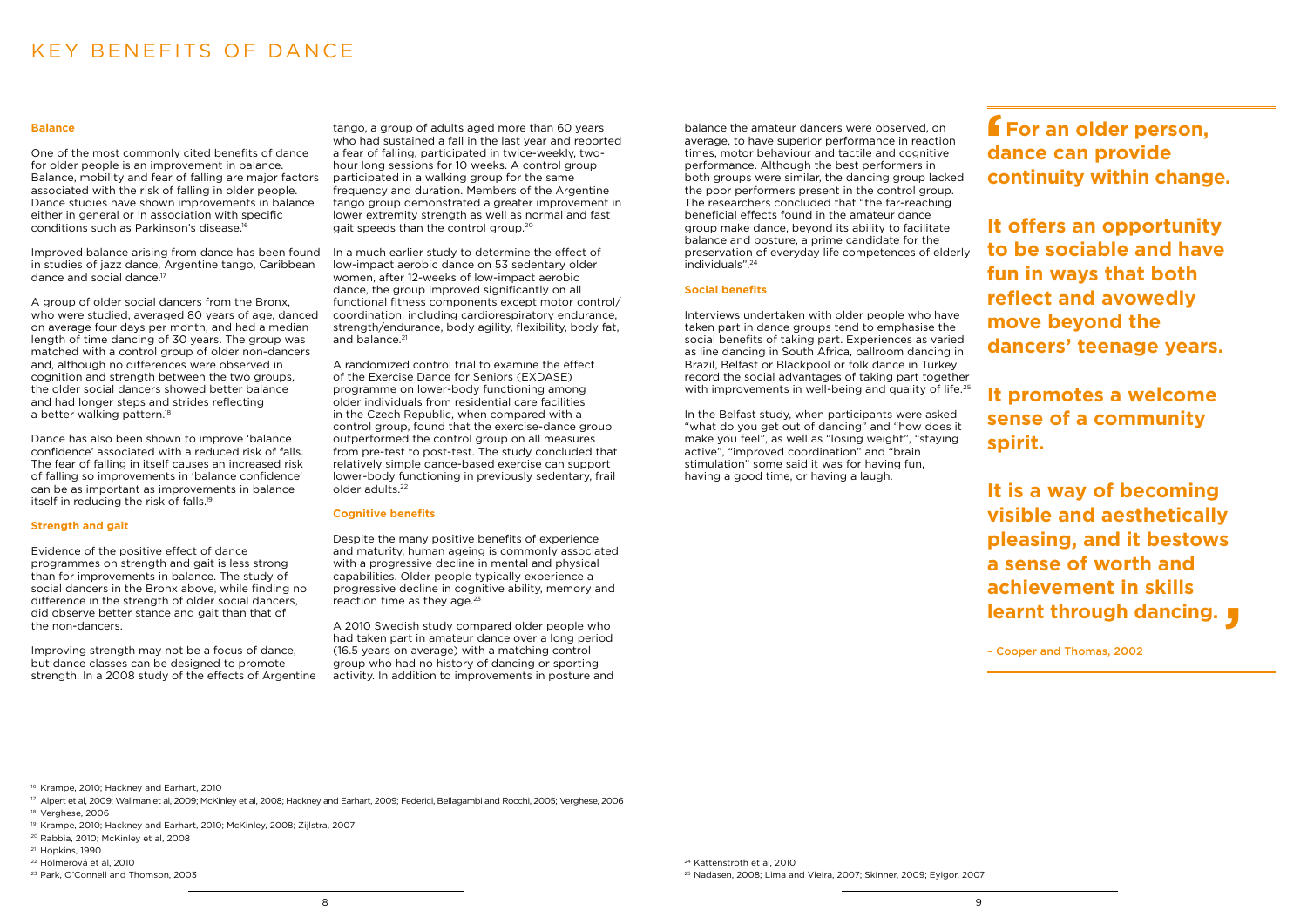# DANCE TO HELP WITH PARTICULAR CONDITIONS

### **Arthritis**

Dance-based exercise is often grouped with Tai Chi as a possible treatment for older people with arthritis. A 2005 review of all relevant evidence to date concluded that, although the quality of available evidence was variable, dancebased exercises and Tai Chi may be very useful rehabilitation strategies for people with different forms of arthritis. The review makes the point that, because dance-based exercise and Tai Chi are both pleasurable activities, people with arthritis will be more likely to participate.26

Observation of an eight-week dance-based aerobic exercise programme, for individuals with severe rheumatoid arthritis, consisting of 16 one-hour sessions (twice per week), rising to 25 minutes of dance in the hour, found that participants experience a significant improvement in gait speed compared with a control group. Participants also experienced positive changes in depression, anxiety, fatigue and tension.27

A similar dance-based comparative trial of individuals with rheumatoid arthritis in 1995 had observed an average improvement in aerobic power of 13% with a maximum improvement of 40%.28

### **Falls**

The relationship between the occurrence of dementia and participation in particular leisure activities was examined in a pair of inter-related studies known as the Bronx Ageing Study and the Einstein Ageing Study. A group of 469 Englishspeaking older people aged between 75 and 85, living in the Bronx, New York, were followed up between 1980 and 2001 by researchers at the Albert Einstein College of Medicine led by Joe Verghese.<sup>34</sup>

As with arthritis, Tai Chi and dance-based exercise are linked together as suitable strategies for the prevention of falls in older people by improving balance, lower body functionality and gait. Most of the studies already discussed that show dance as having the effect of improving balance and gait, mean that dance is also likely to have the secondary effect of reducing the risk of falls in older people.

As older people become frail, partly as a result of reduced physical activity, the fear of falling causes them to reduce their levels of physical activity even further resulting in a vicious spiral.<sup>29</sup> Improvements in both balance and 'balance confidence', arising from dance, can help to break this spiral.

Several studies suggest that improvements in balance and gait brought about by dance are likely to reduce the risk of falls but there is very little firm

evidence to identify a reduction in the number of falls following a dance intervention. However, a 2005 study of the effects of a Korean traditional dance movement programme on elderly women suggests that, in addition to improvements in balance and depression in the dance group, compared with a control group, a reduction in the number of falls was also experienced.<sup>30</sup>

### **Dementia**

Dance may be beneficial in two ways with respect to dementia: through prevention and through therapy.

Because dance is performed to music, the music acts as an external cue to facilitate movement. Dance also involves the teaching of movement strategies, in particular, with Argentine tango, the ability to walk backwards. Dance also generates the need to control balance dynamically, all of which are features of exercises recommended to offset the problems caused by Parkinson's disease.<sup>31</sup>

A 2003 study looking at leisure activities and the risk of dementia in later life found that while mental stimulation, such as frequent crossword solving, reduced the chance of developing dementia in later life, physical activity generally did not. The major exception was frequent ballroom dancing which brought about a 76% reduction in the chances of developing dementia and was the most beneficial of all the hobbies and leisure activities examined.

Several studies have demonstrated the benefits of dance for individuals with Parkinson's disease. An uncontrolled pilot study to explore the possible benefits of 'contact improvisation' dance for individuals with Parkinson's disease found measurable improvements in motor function and balance, improved walking, increased backward step length and a high level of enjoyment.<sup>32</sup>

A further study of 20 partnered tango lessons for people with severe Parkinson's disease, over a 10 week period, noted improved balance, endurance, balance confidence and quality of life. A comparative study of the effectiveness of Argentine tango compared with American ballroom dancing (waltz/ foxtrot) or no intervention for individuals with mild-moderate Parkinson's disease concluded that tango may better target deficits associated with Parkinson's disease than waltz/foxtrot but that both dance forms may benefit balance and locomotion.<sup>33</sup>

Arts-based activities can make a real difference in dementia care, giving people who have lost the skills of ordinary conversation an opportunity to express themselves in a different way. Dance sessions with older people with dementia combine exercise with creative expression and recreation activities for inpatients with dementia are important for promoting well-being and quality of life. For an occupational therapist, for example, setting up a seated dance group for older women with dementia there are particular challenges in trying to evaluate the benefits of the project in the context of both dementia and dance.<sup>35</sup>

The results were initially published in the New England Journal of Medicine. The study found that while frequent cognitive activity such as playing board games or playing a musical instrument, reduced the chances of getting dementia, physical activity, in general did not. The one exception was dancing.

Dance is both a social and physical activity and, as such, might be expected to reap the mental health benefits associated with both physical activity and avoiding social isolation. A 2006 review of the health benefits of physical activity confirmed irrefutable evidence of the health benefits of physical activity in combating various chronic conditions, including depression.<sup>36</sup>

Frequent dancing (mainly ballroom) was associated with a Cox hazard ratio for dementia of 0.24 - a 76% reduction in the chance of dementia, compared with a base of no activity. This was the greatest effect of any single leisure activity.

The explanation offered by Verghese was that "dancing involves precise physical activity, listening to the music, remembering dance steps and taking your partner into account, which is very mentally testing".

A 2005 University of Nevada study offering eight ballroom dance lessons to 20 depressed older people recorded a limited effect, while a 12-week Korean traditional dance movement programme, offered three times a week to older Korean women who were not necessarily depressed at the outset, recorded a significant improvement in overall depression scores. A 2009 study of the effect of modified jazz dance on balance, cognition and mood in older adults found no significant change in Geriatric Depression Scale (GDS) scores resulting from the intervention.<sup>38</sup>

As non-verbal forms of communication, movement and dance are particularly suitable in the treatment of people with dementia and match well with the concept of person-centred care.

- <sup>30</sup> Keogh et al, 2009a; Keogh et al, 2009b; Jeon et al, 2005
- <sup>31</sup> Earhart, 2009
- <sup>32</sup> Marchant, Sylvester and Earhart, 2010
- <sup>33</sup> Hackney and Earhart, 2010; Hackney and Earhart, 2009

### **Parkinson's disease**

Parkinson's disease is a progressive neurodegenerative movement disorder that is often accompanied by impaired balance and walking. The observed improvements in balance and gait brought about by taking part in certain forms of dance suggest that dance may be an appropriate intervention for older people and others suffering from Parkinson's disease.

### **Depression**

Furthermore, a recent research project working with two London communities of South Asian older people has highlighted the positive impact of dance on depression.37

Although people taking part in dance sessions tend to report them as enjoyable experiences, it is rare that studies report a clear reduction in overall depression as a result of the dance programme.

<sup>26</sup> Marks, 2005

- <sup>35</sup> Hill, 2001; Coaten, 2001; Kindell and Amans, 2003; Whyte, 2010
- <sup>36</sup> Warburton, Nicol and Bredin, 2006
- <sup>37</sup> Akademi, forthcoming
- <sup>38</sup> Haboush et al, 2006; Jeon et al, 2005; Alpert et al, 2009

<sup>27</sup> Rabbia, 2010 referencing Moffet et al, 2000

<sup>28</sup> Noreau et al, 1995

<sup>29</sup> Zijlstra, 2007

<sup>34</sup> Vol 348 pp 2508-16 in June 2003 (Verghese et al, "Leisure activities and the risk of dementia in the elderly")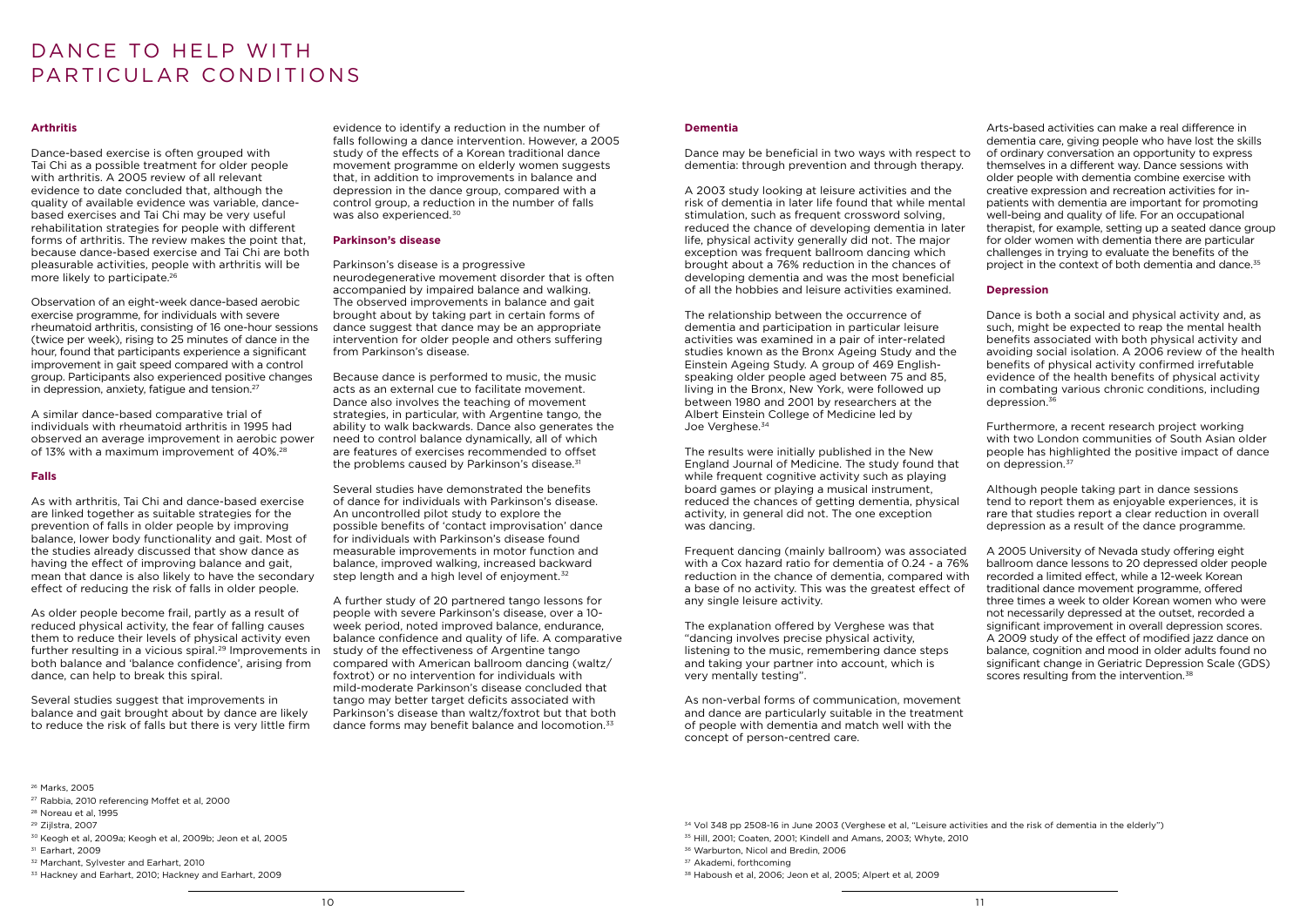# DANCE AS **PERFORMANCE**

Performance as an end-product of dance activity can add an extra dimension to the dance experience for older people.

A number of performance dance groups for older people exist in the UK including 'Dancing stage' in London and 'Mapping Memories' in Northern Ireland.

Company of Elders is a London based dance and performance group for people aged 60 and over. Established in 1989, it is an offshoot of Sadler's Wells' weekly Lilian Baylis Arts Club. Comments from participants in the `Company of Elders' dance group reveal the additional benefits of performance dance:

Performance dance groups will, by their nature, have limited membership and the demand may well outstrip the availability of places. The Company of Elders, for example, is full with a substantial waiting list but also offers weekly over-60s outreach classes in the London Borough of Islington.<sup>39</sup>

# **TECHNOLOGY** AND DANCE

"I do feel healthier and it does keep you fit. It improves your flexibility, your mobility, strength, balance, all of these things. Mind you, we do get a few aches and pains. We don't dance like 20-yearolds but we are still dancing."

"The Company of Elders is more than just a dance class, it's a performance group and I have realised that that's what the attraction is for me because we work towards something so there's an end product and that's very satisfying."

<sup>39</sup> Ross, 2007

Interactive video dance is a recent form of physical activity widely used by the younger generation. Recent studies have examined the appropriateness and effectiveness of the technology for use by older people.

In one study, 36 healthy older adults were recruited and offered three months of training and supervision using a video dance game designed for older people. Of the 36 starters, 25 completed the course. Completers were healthier than non-completers and completers showed gains in narrow walk time, self-reported balance confidence and mental health. Of the 11 non-completers, four withdrew due to musculoskeletal complaints.40

A second study examined the attitudes of older women to interactive video dance. Forty relativelyinactive older women (average age 57) were organised into eight small groups performing interactive video dance which used a force-sensing pad with directional panels: the player stepped on the panels in response to arrows scrolling on a screen, synchronized to music. The experience elicited 113 positive responses and 71 negative. Positive responses included "it's fun" and "improves coordination" while negative responses related to the technology, the length of time to learn and the potential cost.41

# PROMOTING THE BENEFITS OF DANCE FOR OLDER PEOPLE

<sup>40</sup> Studenski et al, 2010 <sup>41</sup> Inzitari et al, 2009

One of the key contributors to a poor health profile is that many older people live a more sedentary and, often, a more isolated life.

Dance is an enjoyable social activity that has been shown not only to provide increased levels of physical exercise but also the opportunity to improve coordination, cognition and general mental wellbeing. For many older people it is the social aspects of participatory dance that are most valued and most important although the physical benefits are also well recognised.

As the world population ages, and the number of older people increases, it becomes increasingly important to improve the health profile of the ageing population by encouraging older people to adopt a healthier lifestyle. Health improvements will benefit everyone as they age and help the management of some of the physical and psychological changes associated with growing older. As one Young@Heart participant put it: "It makes you feel alive, almost like you're young again. It's amazing that dancing can make you do that. I don't know anything else that can have that effect on you." 42 Too often policy makers in Government and beyond overlook the contribution that dance can make to

Evidence of the preventive health benefits of dance is compelling and conclusive. Dance has also been shown to be beneficial in the treatment of existing conditions such as arthritis or Parkinson's disease.

There can be no doubt that dance has an important contribution to make to improving the health of older people and, through its positive impacts, also challenges many of the negatives stereotypes of ageing.

the welfare of older people, often concentrating on exercise and sports-based activities and ignoring the inclusive nature of dance, and its potential contribution to the health and wellbeing of older people.

Bupa believes that this report shows that policy makers should pay more attention to dance when considering ways to promote active lifestyles and healthy living, especially for older people.

We believe that supporting organisations that provide dance activities for older people in the community, in care homes and in hospitals, can make a major contribution to the better future physical and mental wellbeing of the increasing numbers of older people that will make up the population of the UK and many other countries.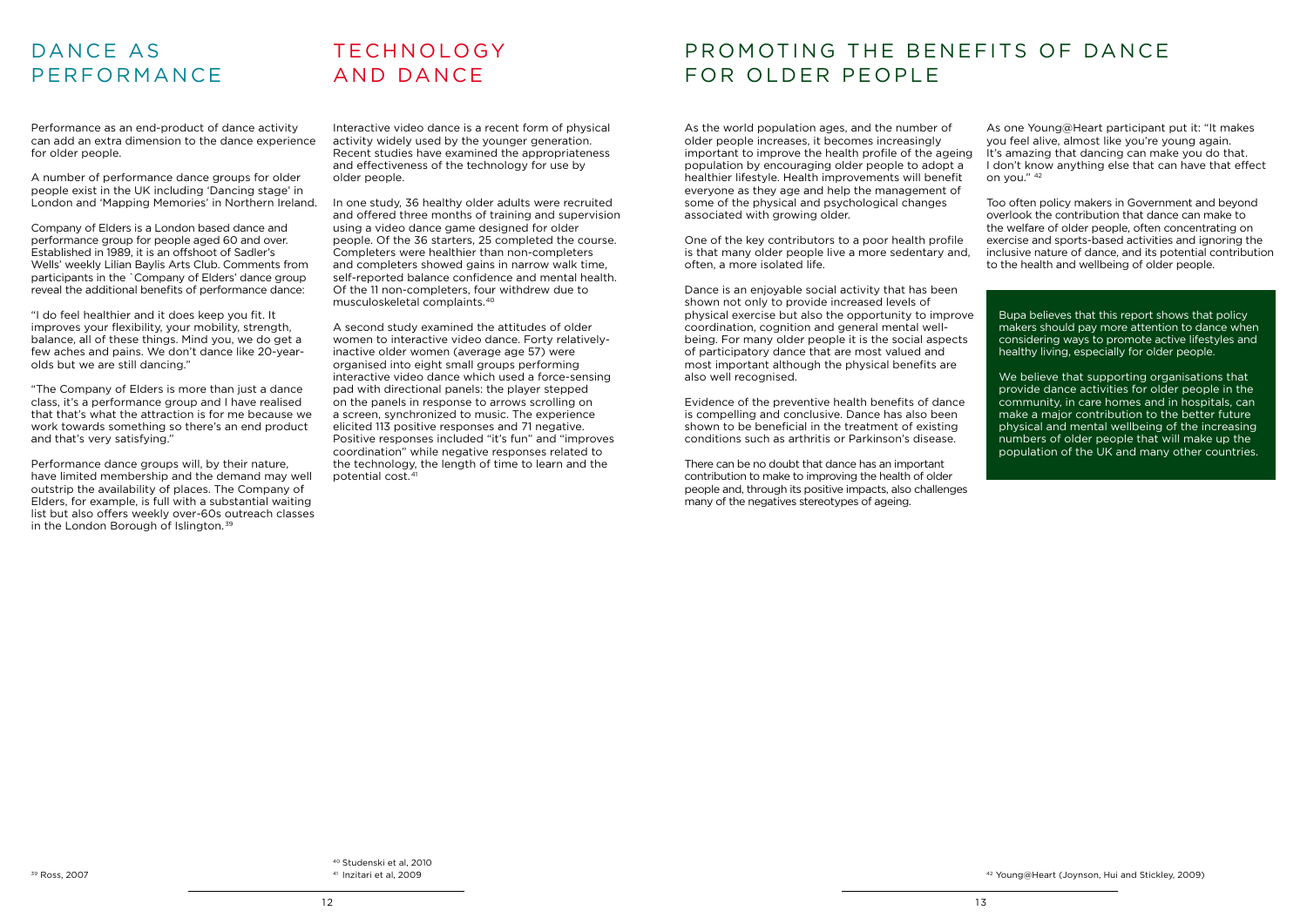# REFERENCES AND FURTHER READING

Alpert P T, Miller S K, Wallmann H, Havey R, Cross C, Chevalia T, Gillis C B and Kodandapari K (2009) The effect of modified jazz dance on balance,

cognition, and mood in older adults, *Journal of the American Academy of Nurse Practitioners* 21 (3) : 108-115

### Audette J F, Jin Y S and Newcomer R (2006)

Tai Chi versus brisk walking in elderly women, *Age and Ageing* 35 (4) : 388-393

### Bassey E J (2000)

The benefits of exercise for the health of older people, *Reviews in Clinical Gerontology* 10 (1) : 17-31

### Becker B (2001)

Stage presence - body presence - movement and body experience with the elderly, *Care Management Journals* 3 (2) : 99-106

### Better Ageing Research Collaborative (2005)

*Guidelines for exercise programming for the frail elderly, Manchester Metroplitan University, Manchester*

### Bremer Z (2007)

Essay Dance as a form of exercise, *British Journal of General Practice* 57 (2) : 166-166

### British Heart Foundation (2008)

Physical activity and cardiovascular health in the elderly, *Aging: Clinical and Experimental Research* 10  $(1) : 13 - 25$ 

*Active for later life: promoting physical activity with older people,* British Heart Foundation, London

### Bunce J (2004)

Mary and Martha - dance movement with the elderly, *Generations Review* 14 (2) : 20-21

### Burns S and Harrison S (2009)

Dance mapping: *A window on dance 2004-2008*, Arts Council England, London

### Carroll J K, Fiscella K, Epstein R M, Jean-Pierre P, Figueroa-Moseley C, Williams G C, Mustian K M and Morrow G R (2008)

Getting patients to exercise more: a systematic review of underserved populations, *Journal of family Practice* 57 (3) : 170-E3

### Chan W W and Bartlett D J (2000)

Effectiveness of Tai Chi as a therapeutic exercise in improving balance and postural control, *Physical & Occupational Therapy in Geriatrics* 17 (3) : 1-22

### Chang M, Yabushita N, Sakai T, Nakagaichi M, Nho H, Tanaka K and Shigematsu R (2002)

Dance-based aerobic exercise may improve indices of falling risk in older women, *Age and Ageing* 31 : 261-266

### Cherubini A, Lowenthal D T and Williams L S (1998)

### Chipperfield J G (2008)

Everyday physical activity as a predictor of late-life mortality, *The Gerontologist* 48 (3) : 349-357

### Clair A A (1996)

*Therapeutic uses of music with older adults*, Health Professions Press, Baltimore : 314

### Coaten R (2001)

Exploring reminiscence through dance and movement, *Journal of Dementia Care* 9 (5) : 19-22

### Connor M (2000)

Recreational folk dance: A multicultural exercise component in healthy ageing, *Australian Occupational Therapy Journal* 47 (6) : 69-76

### Cooper L and Thomas H (2002)

Growing old gracefully - social dance in the third age, *Ageing and Society* 22 (6) : 689-708

### Copeland R and Cohen M (1983)

*What is Dance? readings in theory and criticism*, Oxford University Press, Oxford

### Corbin D E and Metal-Corbin J (1983)

*Reach for It!! A Handbook of Exercise and Dance Activities for Older Adults*, Eddie Bowers Publishers, Dubuque, Idaho : pp 232

### Crichton S (1997)

'Moving is the language I use - communication is my goal', *Journal of Dementia Care* 5 (6) : 16-17

### Dance South West; Department of Health (2011)

*Cool Facts - Hot Feet. Dancing to health: a review of the evidence*

### Donald J and Hall S (1999)

Dance: the Getting There group, *Journal of Dementia*  Care 7 (3) : 24-27

### Durdey T (2006)

*Advance: creating wellbeing through movement and dance*, Dance 4

### Earhart G M (2009)

Dance as therapy for individuals with Parkinson Disease, *European Journal of Physical and Rehabilitation Medicine* 45 (2) : 231-238

### Ehrlich F and Zheng H (2005)

A falls injury prevention programme - Tai Chi, International Institute on Ageing (United Nations - Malta), November 2005 *BOLD* 16 (1) : 19-23

### Eyigor S, Karaplot H, Durmaz B, Ibisoglu U and Cakir S (2009)

A randomized controlled trial of Turkish folklore dance on the physical performance, balance, depression and quality of life in older women, *Archives of Gerontology and Geriatrics* 48 (1) : 84-88

### Federici A, Bellagamba S and Rocchi M B (2005)

Does dance-based training improve balance in adult and young old subjects? A pilot randomized controlled trial, *Aging Clinical and Experimental Research* 17 (5) : 385-389

### Forte R, De Vito G, Murphy N and Boreham C (2001)

Cardiovascular response during low-intensity stepaerobic dance in middle-aged subjects, *European Journal of Sport Science* 1 : 1-7

#### Fox K R, Hillsdon M, Sharp D, Cooper A R, Coulson J C, Davis M, Harris R, McKenna J, Narici M, Stathi A and Thompson J (2011)

Neighbourhood deprivation and physical activity in UK older adults, *Health & Place* 17 : 633-640

### Gayvoronskaya E and Shapovalov D (2010)

Integrative dance/movement psychotherapy and the aging process, *Body, Movement and Dance in Psychotherapy: An International Journal for Theory, Research and Practice* 5 (2) : 185-196

### Gibson M V (2002)

Reawakening the language of the body, *Journal of Dementia Care* 10 (5) : 20-22

### Haboush A, Floyd M, Caron J, LaSota M and Alvarez K (2006)

Ballroom dance lessons for geriatric depression: An exploratory study, *The Arts in Psychotherapy* 33 (2) : 89-97

### Hackney M E and Earhart G M (2009)

Effects of Dance on Movement Control in Parkinson's Disease: A Comparison of Argentine Tango and American Ballroom, *Journal of Rehabilitation Medicine* 41 (6) : 475-481

### Hackney M E and Earhart G M (2009)

Short duration, intensive tango dancing for Parkinson disease: An uncontrolled pilot study, *Complementary Therapies in Medicine* 17 (4) : 203-207

### Hackney M E and Earhart G M (2010)

Effects of dance on balance and gait in severe Parkinson disease: A case study, *Disability and Rehabilitation* 32 : 679-684

### Hamburg J and Clair A A (2003)

The effects of a Laban-based movement program with music on measures of balance and gait in older adults, *Activities, Adaptation & Aging* 28 (1) : 17-34

### Hansen S, Early F and Davies S; Green Candle Dance Company (1996)

*Growing bolder: a start up guide to creating dance with older people*, Green Candle Dance Co., London 24

Hansen S, Turnbull S and Smith A; Beyond the Tea Dance Conference; Foundation for Community Dance; Green Candle Dance Company (1997) Beyond the tea dance, *Animated* Winter 1996/97 : 26-32

### Hartman C A, Manos T M and Winter C (2000)

Effects of Tai Chi training on function and quality of life indicators in older adults with osteoarthritis, *Journal of the American Geriatrics Society* 48 (12) : 1553-1559

### Hill H; Dementia Services Development Centre - DSDC,University of Stirling, (2001)

*Invitation to the dance: dance for people with dementia and their carers*, University of Stirling, Stirling 63

Hillier M (1996) Song and dance, *HA Weekly* 472 : 10-11

### Hogan M (2005)

Physical and cognitive activity and exercise for older adults - a review, *International Journal of Aging and Human Development* 60 (2) : 95-126

### Hokkanen L, Rantala L, Remes A M, Härkönen B, Viramo P and Winblad I (2008)

Dance and movement therapeutic methods in management of dementia: a randomized, controlled study., *Journal of the American Geriatric Society* 56 (4) : 771-772

### Holmerová I, Machácová K, Vanková H, Veleta P, Jurasková B, Hrnciariková D, Volicer L and Andel R (2010)

Effect of the Exercise Dance for Seniors (EXDASE) Program on Lower-Body Functioning Among Institutionalized Older Adults, *Journal of Ageing and Health* 22 (1) : 106-119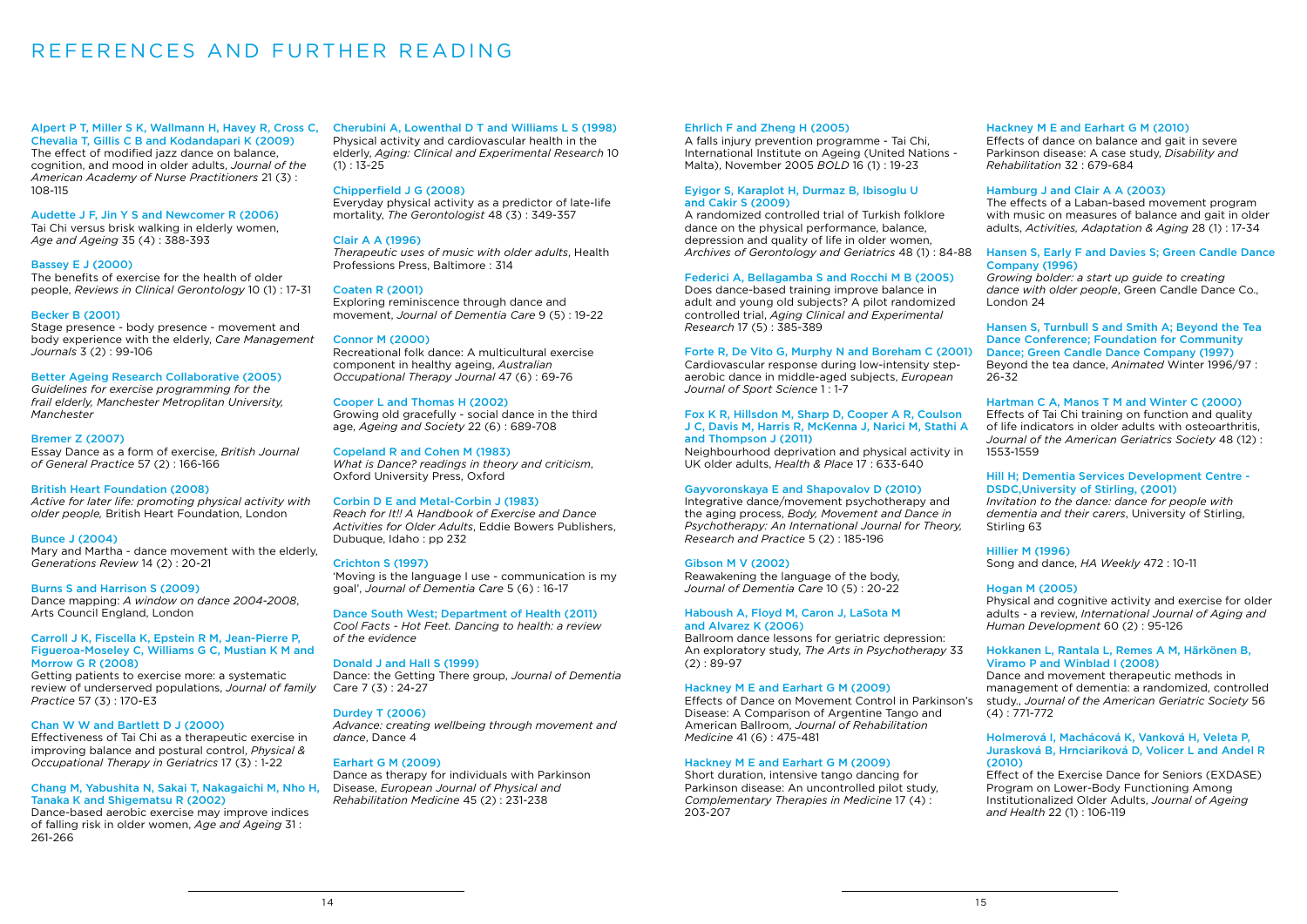### Hopkins D R (1990)

Effect of low-impact aerobic dance on the functional fitness of elderly women, *The Gerontologist* 30 (2) : 189-192

#### Houston S (1999)

Burn and Rave at the Close of Day, *Animated* Summer (1999) : 8-10

#### Houston S (2005)

Dance for Older People, *Primary Health Care* 15 (8) : 18-19

#### Houston S (2005)

Dancing for Youthfulness, *Working for Older People* 9 (2) : 15-17

#### Houston S (2005)

Participation in Community Dance: a road to empowerment and, *New Theatre Quarterly* XXI (2) : 166-177

### Howarth R and Ketteringham R (1995)

Let's face the music - and dance, *Journal of Dementia Care* 3 (5) : 22-23

#### Hrobonova E, Breeze E and Fletcher A E (2011)

Higher levels and intensity of physical activity are associated with reduced mortality among community dwelling older people, *Journal of Aging Research* ID 651931

### Hui A and Stickley T (2010)

The elders dance project: a study of a culturally sensitive initiative., *British Journal of Wellbeing* 1 (1) : 29-34

### Inne A and Hatfield K; Bradford Dementia Group (2002)

*Healing arts therapies and person-centred dementia care*, Jessica Kingsley, London, 2002 : 137

### Institute for Choreography and Dance (ICD) (2000)

*Moving age : a symposium on dance for and with older people - a summary [of the event] at the Institute for Choreography and Dance (icd), Firkin Crane, Shandon, Cork City, September 1999*, Institute for Choreography and Dance, Cork 33

### Inzitari M, Greenlee A, Hess R, Perera S and Studenski S A (2009)

Attitudes of Postmenopausal Women toward Interactive Video Dance for Exercise, *Journal of Women's Health* 18 (8) : 1239-1243

### Jeon M Y, Bark E S, Lee E G, Im J S, Jeong B S and Choe E S (2005)

The effects of a Korean traditional dance movement program in elderly women [article in Korean], *Taehan Kanho Hakhoe Chi* 35 (7) : 1268-1276

### Jerrome D (1999)

Circles of the mind - [circle dancing], *Journal of Dementia Care* 7 (3) : 20-24

#### Joynson K, Hui A and Stickley T (2009)

*An Evaluation of the development of Young@Heart, a dance Project for Older People*, Nottingham, England: Dance4

### Judge J O (2003)

Balance training to maintain mobility and prevent disability, *American Journal of Preventive Medicine*  25 (3) : 150-156

### Katsumur T and Hinman A D; World Health

### Organization (1997)

Longer, healthier lives, WHO, Geneva, July/August 1997 *World Health, 50th year* 4 : 31-32

#### Kattenstroth J-C, Kolankowska I, Kalisch T and Dinse H R (2010)

Superior sensory, motor, and cognitive performance in elderly individuals with multi-year dancing activities, *Frontiers in aging neuroscience* 2 (31) 1-9

### Keogh J W L, Kilding A, Pidgeon P, Ashley L and Gillis D (2009a)

*Can Dancing Improve Physical Activity Levels, Functional Ability and Reduce Falls in Older Adults? A Comparison of the Benefits of Once versus Twice Weekly Dancing for Healthy Older Adults*, SPARC, Auckland, New Zealand

### Keogh J W L, Kilding A, Pidgeon P, Ashley L and Gillis D (2009b)

Physical Benefits of Dancing for Healthy Older Adults: A Review, *Journal of Aging and Physical Activity* 17 : 1-23

### Killick J and Allan K (1999)

The arts in dementia care - touching the human spirit, *Journal of Dementia Care* 7 (5) : 33-37

#### Kindell J and Amans D (2003)

Doing things differently - dance in dementia care, *Journal of Dementia Care* 11 (2) : 18-20

### King A C, Rejeski J and Buchner D M (1998)

Physical activity interventions targeting older adults - a critical review and recommendations, *American Journal of Preventive Medicine* 15 (4) : 316-333

### Krampe J (2010)

*Dance-based therapy to decrease fall risk in older persons*, Ph. D. Thesis University of Missouri-Columbia

#### Krampe J, Rantz M, Dowell L, Schamp R, Skubic M and Abbott C (2010)

Dance-Based Therapy in a Program of All-inclusive Care for the Elderly: An Integrative Approach to Decrease Fall Risk, *Nursing Administration Quarterly* 34 (2) : 156-161

### Lee I M, Hsieh C C and Paffenbarger R S (1995)

Exercise intensity and longevity in men - the Harvard Alumni Health Study, JAMA, (*Journal of the American Medical Association*) 273 (15) : 1179-1184

#### Lee I M, Paffenbarger R S and Hennekens C H (1997)

Physical activity, physical fitness and longevity, *Aging: Clinical and Experimental Research* 9 (1/2) : 2-11

### Lewis R L, Dickerson J W T and Davies G J (1997)

Lifestyle and injuries of professional ballet dancers reflections in retirement, *Journal of the Royal Society of Health* 117 (1) : 23-31

#### Lievesley N (2010)

*The future ageing of the ethnic minority population of England and Wales*, Centre for Policy on Ageing and Runnymede Trust, London

#### Lima M M S and Vieira A P (2007)

Ballroom Dance as Therapy for the Elderly in Brazil, *American Journal of Dance Therapy* 29 (2) 129-142

### Mapp S (1996)

And the dance goes on, *Community Care* 1122 : 9

### Marchant D, Sylvester J L and Earhart G M (2010)

#### Marks R (2005)

Dance-based exercise and Tai Chi and their benefits for people with arthritis: a review, *Health Education*  105 : 374-391

### McKinley P, Jacobson A, Leroux A, Bednarczyk V, Rossignol M and Fung J (2008)

Effect of a Community-Based Argentine Tango Dance Program on Functional Balance and Confidence in Older Adults, *Journal of Aging and Physical Activity* 16 : 435-453

#### McMurdo M and Burnett L (1992)

Randomised controlled trial of exercise in the elderly, *Gerontology* 38 (5) : 292-298

### Mengelkoch L J, Polloc M L and Limacher M C (1997)

Effects of age, physical training, and physical fitness on coronary heart disease risk factors in older track athletes at twenty-year follow-up, *Journal of the American Geriatrics Society* 45 (12) : 1446-1453

#### Merriott S (2007)

Dance as a form of exercise, British *Journal of General Practice* 57 (537) : 325-326

### Merton Community Dance (1997)

Effects of a short duration, high dose contact improvisation dance workshop on Parkinson disease: A pilot study, *Complementary Therapies in Medicine*  18 (5) : 184-190 Physical activity for the over-65s - could it be a costeffective exercise for the NHS?, *Journal of Public Health Medicine* 19 (4) : 397-402

*I'll eat and dance my words*, Merton Community Dance, London, 1997 : unnumbered

### Miller E and Buys L (2007)

Predicting older Australians' leisure-time physical activity - impact of residence, retirement village versus community, on walking, swimming, dancing and lawn bowling, *Activities, Adaptation & Aging* 31 (3) : 13-30

### Moffet H, Noreau L, Parent E and Drolet M (2000)

Feasibility of an eight-week dance-based exercise program and its effects on locomotor ability of persons with functional class III rheumatoid arthritis., *Arthritis Care and Research* 13 (2) : 100-111

### Morgan K and Clarke D (1997)

Customary physical activity and survival in later life a study in Nottingham, UK, *Journal of Epidemiology and Community Health* 51 : 490-493

### Morris J N; World Health Organization (1997)

Resist old age: exercise!, WHO, Geneva, July/August 1997 *World Health, 50th year* 4 : 6-7

### Munro J, Brazier J and Davey R (1997)

### Nadasen K K (2007)

"We are too busy being active and enjoying ourselves to feel the aches and pains" - perceived health benefits of line dancing for older women, *Quality in Ageing* 8 (3) : 4-14

### Nadasen K (2008)

'Life without line dancing and the other activities would be too dreadful to imagine' - an increase in social activity for older women, *Journal of Women & Aging* 20 (3/4) : 329-342

### Nagano J (2008)

Effects of Moderate Dance on Heart Rate (HR) and Rating of Perceived Exertion (RPE) in Middle-Aged and Elderly Women (The Proceedings of the 16th Annual Meetings of Japan Society of Exercise and Sports Physiology August 2-3, (Nara)), *Advances in Exercise and Sports Physiology* 14 (4) : 125

### Nordin S M and Hardy C (2009)

*Dance4Health: A Research-based Evaluation of the Impact of Seven Community Dance Projects on Physical Health, Psychological Wellbeing, and aspects of Social Inclusion.*, Warwickshire County Council - County Arts Service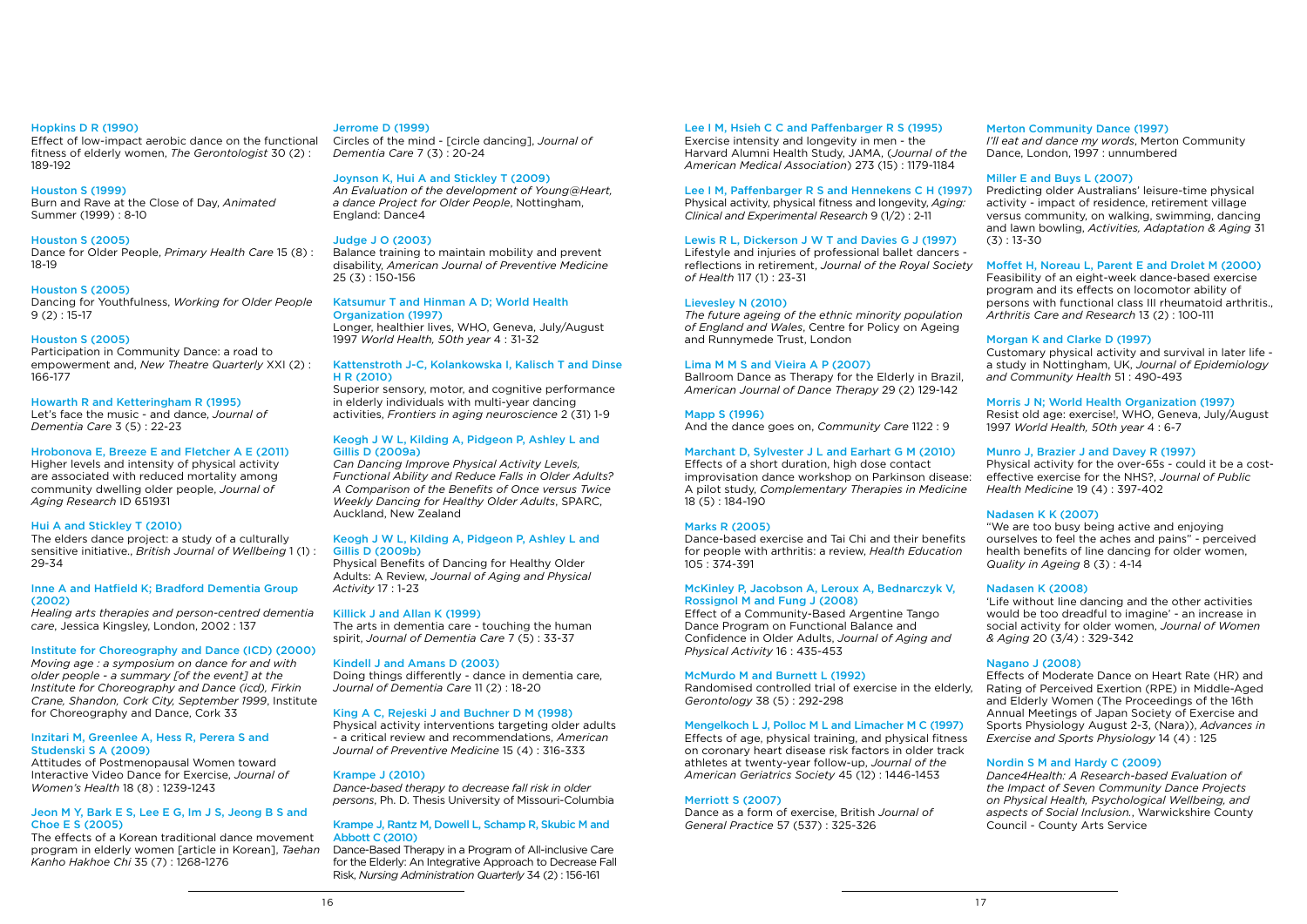### Noreau L, Martineau H, Roy L and Belzile M (1995)

Effects of A Modified Dance-Based Exercise on Cardiorespiratory Fitness, Psychological State and Health Status of Persons With Rheumatoid Arthritis, *American Journal of Physical Medicine & Rehabilitation* 74 (1)

### O'Mailia S P, Scharff-Olson M and Williford H N (2002)

Activity Monitors and Dance-Based Exercise: Estimating Caloric Expenditure, *Journal of Dance Medicine and Science* 6 (6) : 50-53

How various 'cultures of fitness' shape subjective experiences of growing older, *Ageing and Society* 25  $(2) : 229 - 244$ 

### Osgood N (1990)

The creative arts for the older adult, *Journal of Applied Gerontology* 9 (3) : 251-324

### Palo-Bengtsson L, Ekman S L and Ericsson K (1997)

Nurses' opinions, ideas and beliefs about dancing and movement to music in Swedish and Finnish nursing home settings, *Health Care in Later Life* 2 (2) : 93-106

### Park H L, O'Connell J E and Thomson R G (2003) *International Journal of Geriatric Psychiatry* 18 (12)

1121-1134

Company of Elders - [a dance and performance group for older people], *Working with Older People*  $11 (4) : 37-40$ 

### Paulson S (2005)

#### Paulson S (2005)

The social benefits of belonging to a "dance exercise" group for older people, *Generations Review* 15 (4) : 37-41

#### Perri T (1998)

Lifted into a world of rhythm and melody, *Journal of Dementia Care* 6 (1) : 22-24

### Rabbia J (2010)

Dance as a Community-Based Exercise in Older Adults, *Topics in Geriatric Rehabilitation* 26 (4) : 353-360

### Redding E and Wyon M (2003)

Strengths and Weaknesses of Current Methods for Evaluating the Aerobic Power of Dancers, *Journal of Dance Medicine and Science* 7 (3) : 10-16

### Richardson C R, Faulkner G, McDevitt J, Skrinar G S, Hutchinson D S and Piette J D

Integrating Physical Activity Into Mental Health Services for Persons With Serious Mental Illness, *Psychiatric Services* 56 : 324-331

### Ross F (2007)

#### Rossberg-Gempton I E and Poole G D (1999)

An intergenerational creative dance program for children and frail older adults, *Gerontology & Geriatrics Education* 20 (2) : 49-68

#### Ruigomez A, Alonso J and Anto J M (1995)

Relationship of health behaviours to five-year mortality in an elderly cohort, *Age and Ageing* 24 (2) : 113-119

### Scourfield P (2006)

The symbolic value of tai chi for older people, *Quality in Ageing* 7 (2) : 4-12

#### Shedden M and Kravitz L (2006)

Pilates Exercise A Research-Based Review, *Journal of Dance Medicine and Science* 10 (12) : 111-116

#### Sherman A (1997)

A case study of intergenerational relations through dance with profoundly deaf individuals, *Journal of Gerontological Social Work* 28 (1/2) : 113-123

### Skinner J (2009)

Motility 21: *senior citizen social inclusion through social dance*, Belfast: Institute of Governance, School of Law, Queen's University Belfast

#### Stacey G and Stickley T (2008)

Dancing to keep young at heart., *Mental Health Practice* 11 (6) : 34-38

#### Stevens W, Hillsdon M and Thorogood M (1998)

Cost-effectiveness of a primary care based physical activity intervention in 45-74 year old men and women - a randomised controlled trial, *British Journal of Sports Medicine* 32 : 236-241

### Stewart M (1995)

*Yoga over 50 - the way to vitality, health and energy in the prime of life*, Little, Brown and Company, London, 1995 : 128

### Studenski S, Perera S, Hile E, Keller V, Spadola-Bogard J and Garcia J (2010)

Interactive video dance games for healthy older adults, *The Journal of Nutrition, Health & Aging* 14 (10) : 850-852

### Trinity Laban Conservatoire of Music and Dance (2011 (forthcoming))

*Dancing towards well-being in the Third Age: Literature Review on the impact of dance on health and well-being among older people*, Commissioned by the London Thames Gateway

### Uitenbroek D G (1996)

A new public health model and ageing: the example of primary prevention by way of exercise and physical activity, *Health Care in Later Life* 1 (1) : 15-27

#### Verghese J (2006)

Cognitive and Mobility Profile of Older Social Dancers, *Journal of the American Geratric Society* 54 (8) : 1241-1244

### Verghese J, Lipton R B, Katz M J, Hall C B, Derby C A, Kuslansky G, Ambrose A F, Sliwinski M and Buschke H (2003)

Leisure Activities and the Risk of Dementia in the Elderly, *New England Journal of Medicine* 348 : 2508-2516

### Wallmann H W, Gillis C B, Alpert P T and Miller S K (2009)

The Effect of a Senior Jazz Dance Class on Static Balance in Healthy Women Over 50 Years of Age: A Pilot Study, *Biological Research for Nursing* 10 (3) : 257-266

### Wallsten S M, Bintrim K and Denman D W (2006)

The effect of Tai Chi Chuan on confidence and lower extremity strength and balance in residents living independently at a continuing care retirement community, *Journal of Applied Gerontology* 25 (1) : 82-95

### Warburton D E R, Nicol C W and Bredin S S D (2006)

Health benefits of physical activity: the evidence, *Canadian Medical Association Journal* 174 (6) : 801- 809

### Weisberg N and Wilder R (2001)

*Expressive arts with elders - a resource*, Jessica Kingsley, London 288

### Wharton M A (reviewer) (1986)

Reach for It!! A Handbook of Exercise and Dance Activities for Older Adults, *Topics in Geriatric Rehabilitation* 1 (4) : 84

#### Whyte S (2010)

Life-enhancing dance for elders with dementia, Hawker Publications, March/April 2010 *Journal of Dementia Care* 18 (2) : 37-39

### Williams B; Gateshead Elderly,Arts Project (1991)

*The Gateshead elderly arts project - a progress report November 1989 - October 1991*, Equal Arts, Gateshead 13

### Wilson H; Gateshead Elderly,Arts Project (1991)

*The Gateshead elderly arts project - a report on work to date*, Equal Arts, Gateshead 35

### Wolf S L, Sattin R W and Kutner M (2003)

Intense Tai Chi exercise training and fall occurrences in older, transitionally frail adults - a randomized, controlled trial, *Journal of the American Geriatrics Society* 51 (12) : 1693-1701

### Woo J, Hong A and Lau E (2007)

A randomised controlled trial of Tai Chi and resistance exercise on bone health, muscle strength and balance in community-living elderly people, *Age and Ageing* 36 (3) : 262-267

### Woodcock J, Franco O H, Orsini N and Roberts I (2011)

Non-vigorous physical activity and all-cause mortality: systematic review and meta-analysis of cohort studies, *International Journal of Epidemiology*  40 (1) : 121-138

### Xia J and Grant T J (2009)

Dance Therapy for People with *Schizophrenia., Schizophrenia Bulletin* 35 (4) : 675-676

### Yiannis K and Athanasios J (2004)

The Dancer as a Performing Athlete: Physiological Considerations, *Sports Medicine* 34 : 651-661

### Young A and Dinan S (2005)

Activity in later life, *British Medical Journal doi* : 330.7484.189

### Young D R, Appel L J and Jee S (1999)

The effects of aerobic exercise and T'ai Chi on blood pressure in older people - results of a randomised trial, *Journal of the American Geriatrics Society* 47 (3) : 277-284

### Zijlstra G A R, van Haastregt J C M, van Eijk J Th M, van Rossum E, Stalenhoef P A and Kempen G I J M

Prevalence and correlates of fear of falling, and associated avoidance of activity in the general population of community-living older people, *Age and Ageing* 36 (3) : 304-309